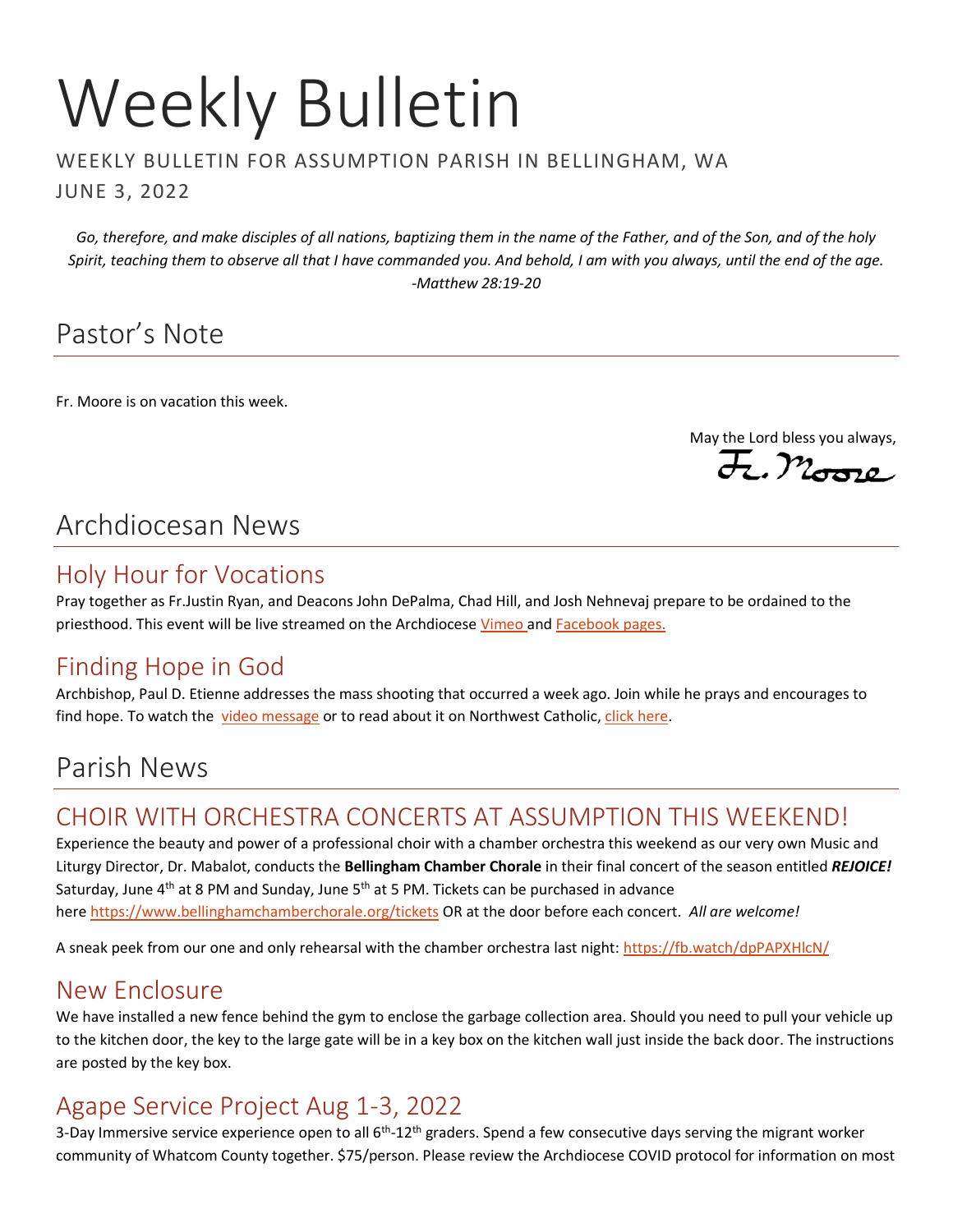current protocols that participants must follow. Contact Sara Rush at [sara.m.rush@gmail.com](mailto:sara.m.rush@gmail.com) for questions or if your child would like to register.

## School News

#### Graduation

Congratulations to our eighth grade graduates this year! They will become alumni of Assumption Catholic School on Thursday, June 9<sup>th</sup> at 5 pm at Church of the Assumption. Anyone is invited to attend. We would also like to thank our "graduating" families who will be finishing their time at Assumption School with their last child graduating this year.

# Health-Related

## June is Alzheimer's & Brain Awareness Month

#### *Understanding Alzheimer's and dementia*

Alzheimer's is the most common cause of dementia, a general term for memory loss and other cognitive abilities serious enough to interfere with daily life. Alzheimer's disease accounts for 60-80% of dementia cases. Alzheimer's worsens over time. Alzheimer's is a progressive disease, where dementia symptoms gradually worsen over a number of years. In its early stages, memory loss is mild, but with late-stage Alzheimer's, individuals lose the ability to carry on a conversation and respond to their environment. On average, a person with Alzheimer's lives 4 to 8 years after diagnosis but can live as long as 20 years, depending on other factors. For more information, please go to The Alzheimer's Association Website at [https://www.alz.org/alzheimers-dementia/facts-figures.](https://www.alz.org/alzheimers-dementia/facts-figures)

## Upcoming

#### Events

- **Saturday, June 4**
	- o 4:00 pm Rosary Prayer in Church
	- o 8:00 pm Bellingham Chamber Chorale concert
- **Sunday, June 5**
	- o 9:00 am Coffee Hour, Gym
	- o 11:00 am Coffee Hour, Gym
	- o 5:00 pm Bellingham Chamber Chorale concert
- **Thursday, June 9**
	- $\circ$  5:00 pm 8<sup>th</sup> Grade Graduation Mass
- **Sunday, June 12**
	- o 9:00 am Coffee Hour, Gym
	- o 11:00 am Coffee Hour, Gym
	- o 3:00 pm Spanish Mass (instead of 12:30 pm)

#### Intentions

- **Saturday, June 4**
	- o 5:00 pm, Regina Jackson, RIP
- **Sunday, June 5**
	- o 8:00 am, Pro Pulo
	- o 10:00 am, Peter Khang Kloung, RIP
	- o 12:30 pm, Isidro Pérez, SI
- **Tuesday, June 7**
	- o 5:30 pm, Matthew O'Neill, RIP
- **Wednesday, June 8**
	- o 7:15 am, Marcio, RIP
- **Thursday, June 9**
	- o 7:15 am, Ruth Elton, RIP
- **Friday, June 10**
	- o 8:15 am, Susan Roland, SI

# Open Positions

*We are going to start a new, permanent section of opportunities at the parish, both paid and volunteer, so that parishioners looking to get involved know exactly what the parish needs at any moment.*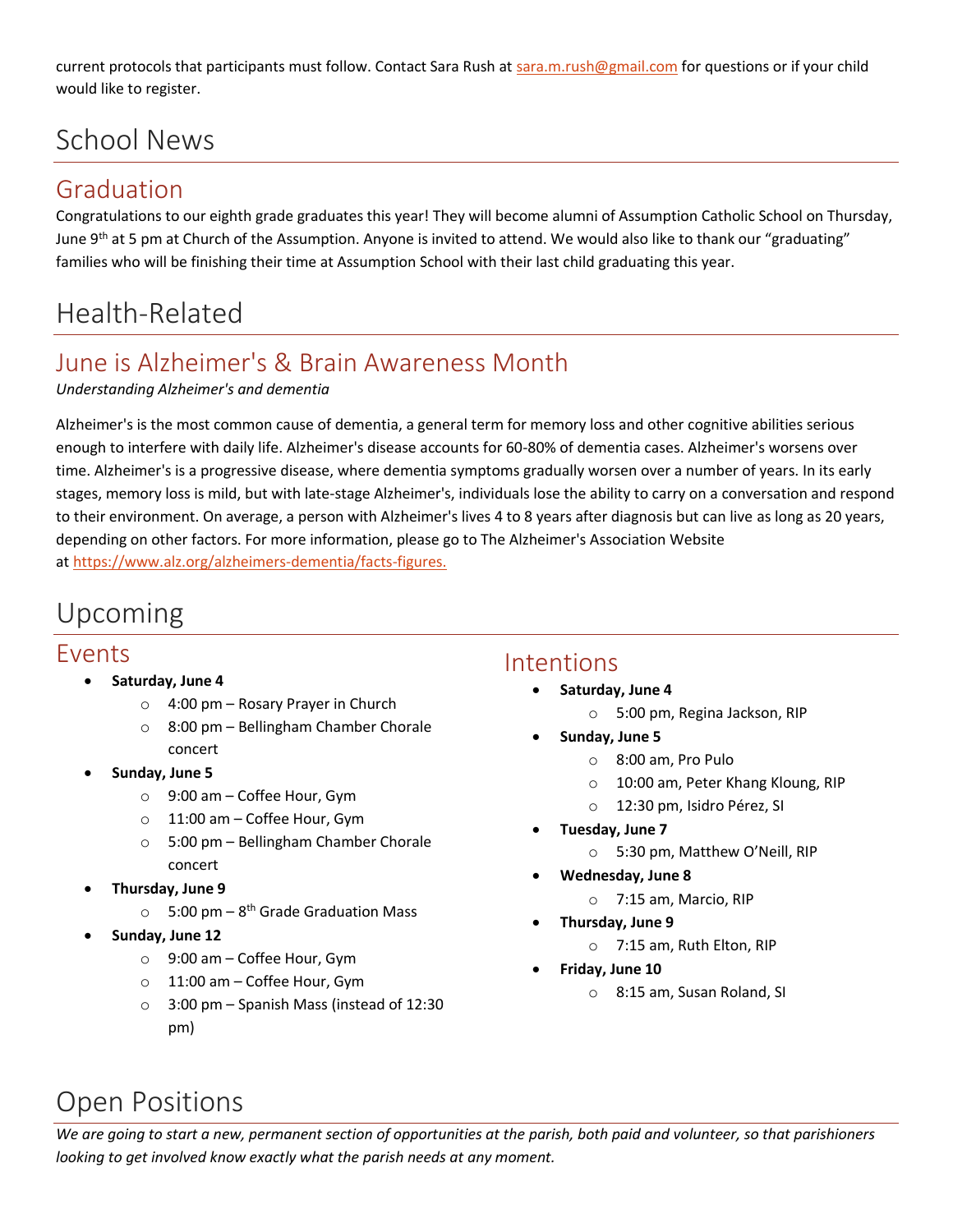#### Parish Archivist

#### **Volunteer, self-determined hours**

With a parish dating back to 1889 and buildings dating back to the 1920s, Assumption has many historical documents that are not well organized at the moment. We are seeking an archivist who is willing to wade through these documents, organize them, and bring the most interesting ones to light. Contact [frmoore@assumption.org](mailto:frmoore@assumption.org) for more information.

#### Parish Administrator **(Full-time employee)**

Candidates must have excellent organizational and communications skills. Must be an active member of a Catholic faith community. Position oversees all parish finances, personnel matters, and administration. Minimum of 3 years supervisory and administrative experience required. Bachelor's degree (or commensurate experience) in a related field required. Salary and benefits based on Archdiocesan guidelines. For application and full job description, visit [http://www.assumption.org](http://www.assumption.org/) or contac[t karenz@assumption.org.](mailto:karenz@assumption.org)

#### Part-Time Custodian Opening **(Part-time employee)**

Assumption Parish is looking for a part-time custodian who is able to work evenings and some weekend hours. The job is 15- 20 hours per week and the hours are flexible. To find out more, go to our website and download the job description and application. For any questions, contact [karenz@assumption.org.](mailto:karenz@assumption.org)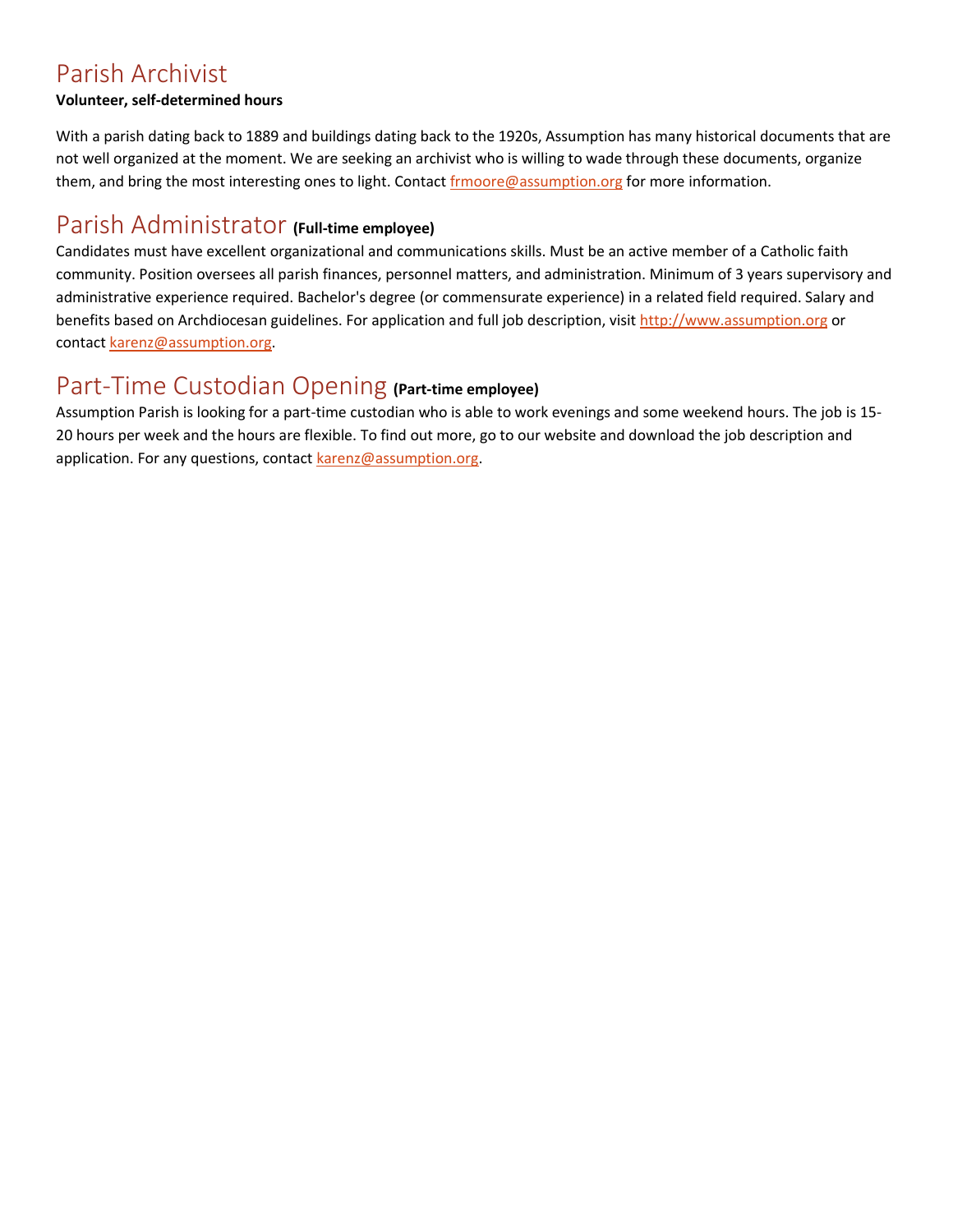# Boletín semanal

#### BOLETÍN SEMANAL DE LA PARROQUIA DE LA ASUNCIÓN EN BELLINGHAM, WA JUNIO DE 3 DE 2022

*Vayan, pues, y hagan discípulos de todas las naciones, bautizándolos en el nombre del Padre y del Hijo y del Espíritu Santo, enseñándoles a guardar todo lo que les he mandado; y ¡recuerden! Yo estoy con ustedes todos los días, hasta el fin del mundo. -Mateo 28, 19-20*

## Nota del Pastor

El P. Moore está de vacaciones esta semana.

Bendiciones en el Señor,

 $E.$ Moore

## Noticias Arquidiocesanas

#### Hora Santa para las Vocaciones

Oren juntos mientras el P. Justin Ryan y los diáconos John DePalma, Chad Hill y Josh Nehnevaj se preparan para ser ordenados al sacerdocio. Este evento se transmitirá en vivo en las páginas d[e Vimeo](https://vimeo.com/archdioceseofseattle) [y Facebook](https://www.facebook.com/ArchdioceseofSeattle/) de la Arquidiócesis (en inglés).

#### Encontrar esperanza en Dios

El arzobispo, Paul D. Etienne, se dirige al tiroteo masivo que ocurrió hace una semana. Únete mientras él ora y anima a encontrar esperanza. Para ver el mensaje de [video](https://vimeo.com/713879347) (en inglés) o para leer sobre él en Northwest Catholic, hag[a clic aquí](https://nwcatholic.org/news/northwest-catholic/find-hope-in-god-rediscover-human-dignity-after-mass-shootings-archbishop-says) (en inglés).

## Noticias Parroquiales

## ¡CORO CON CONCIERTOS DE ORQUESTA EN ASSUMPTION ESTE FIN DE SEMANA!

Experimente la belleza y el poder de un coro profesional con una orquesta de cámara este fin de semana mientras nuestro propio director de Música y Liturgia, el Dr. Mabalot, ¡dirige la **Bellingham Chamber Chorale** en su último concierto de la temporada titulado *REJOICE!* Sábado 4 de junio a las 8 PM y domingo 5 de junio a las 5 PM. Los boletos se pueden comprar con anticipación aquí [bellinghamchamberchorale.org/tickets](https://www.bellinghamchamberchorale.org/tickets) O en la puerta antes de cada concierto. *¡Todos son bienvenidos!*

Un adelanto de nuestro único ensayo con la orquesta de cámara anoche:<https://fb.watch/dpPAPXHlcN/>

#### Nuevo recinto

Hemos instalado una nueva valla detrás del gimnasio para encerrar el área de recolección de basura. Si necesita tirar de su vehículo hasta la puerta de la cocina, la llave de la puerta grande estará en una caja de llaves en la pared de la cocina justo dentro de la puerta trasera. Las instrucciones se publican en el cuadro de llaves.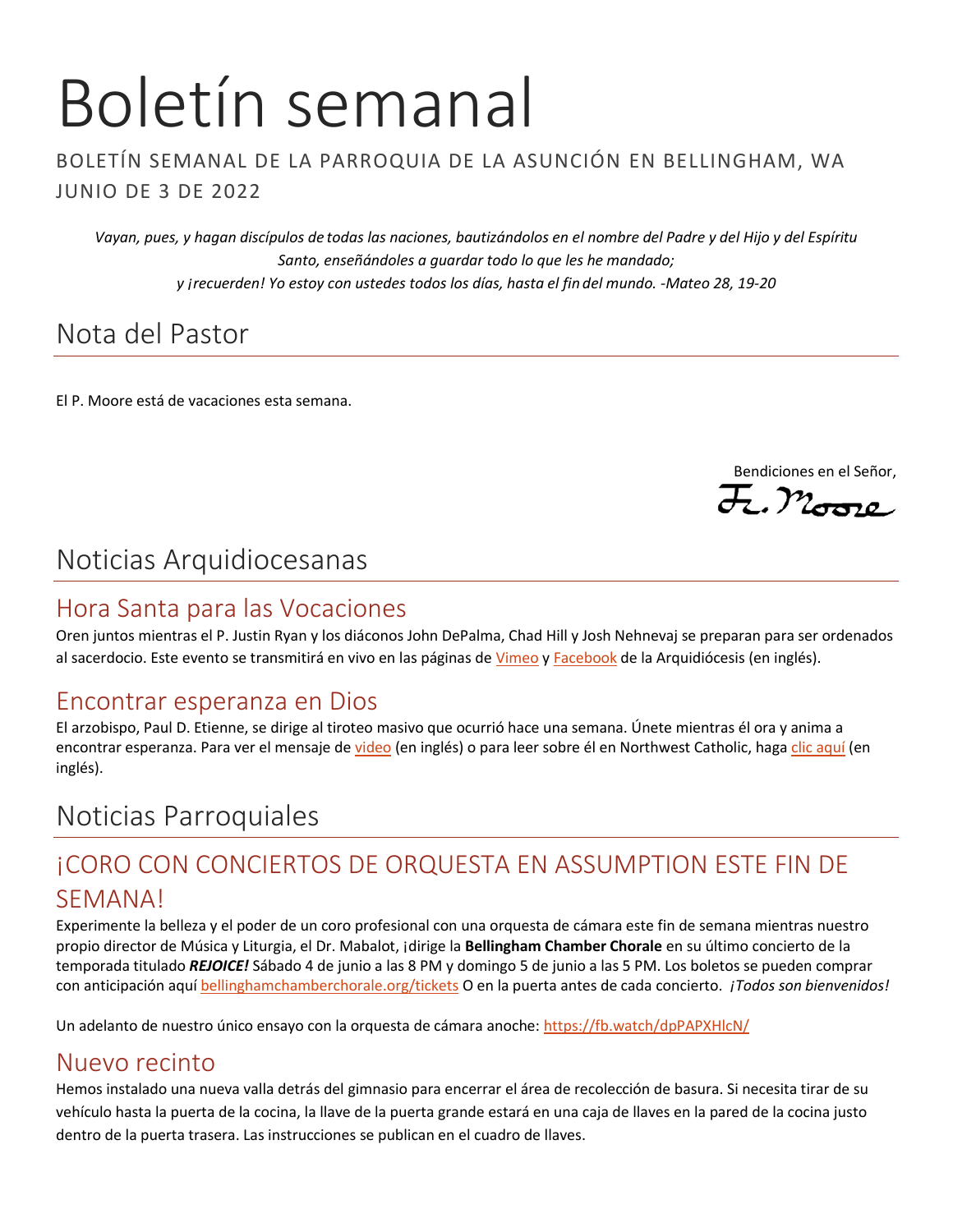## Proyecto de servicio de ágape del 1 al 3 de agosto de 2022

Experiencia de servicio inmersiva de 3 días abierta a todos los estudiantes de 6º a 12º grado. Pase unos días consecutivos sirviendo juntos a la comunidad de trabajadores migrantes del Condado de Whatcom. \$75/persona. Revise el protocolo COVID de la Arquidiócesis para obtener información sobre la mayoría de los protocolos actuales que los participantes deben seguir. Póngase en contacto con Sara Rush en [sara.m.rush@gmail.com](mailto:sara.m.rush@gmail.com) si tiene preguntas o si su hijo desea registrarse.

## Noticias de la escuela

#### Graduación

¡Felicitaciones a nuestros graduados de octavo grado este año! Se convertirán en ex alumnos de la Escuela Católica de la Asunción el jueves 9 de junio a las 5 pm en la Iglesia de la Asunción. Cualquier persona está invitada a asistir. También nos gustaría agradecer a nuestras familias "graduadas" que terminarán su tiempo en Assumption School con su último hijo graduándose este año.

## Salud

## Junio es el Mes de la Concientización sobre el Alzheimer y el Cerebro

#### *Comprender el Alzheimer y la demencia*

El Alzheimer es la causa más común de demencia, un término general para la pérdida de memoria y otras capacidades cognitivas lo suficientemente graves como para interferir con la vida diaria. La enfermedad de Alzheimer representa el 60-80% de los casos de demencia. El Alzheimer empeora con el tiempo. El Alzheimer es una enfermedad progresiva, donde los síntomas de la demencia empeoran gradualmente durante varios años. En sus primeras etapas, la pérdida de memoria es leve, pero con el Alzheimer en etapa tardía, las personas pierden la capacidad de mantener una conversación y responder a su entorno. En promedio, una persona con Alzheimer vive de 4 a 8 años después del diagnóstico, pero puede vivir hasta 20 años, dependiendo de otros factores. Para obtener más información, visite el sitio web de la Asociación de Alzheimer en <https://www.alz.org/alzheimers-dementia/facts-figures> (en inglés).

## Próximamente

#### Eventos

- **Sábado,4 de junio**
	- o 4:00 pm-Oracion del Rosario en la Iglesia
	- o 8:00 pm Concierto de Bellingham Chamber Chorale
- **Domingo, 5 de junio**
	- o 9:00 am Hora del Café, Gimnasio
	- o 11:00 am Hora del Café, Gimnasio
	- o 5:00 pm Concierto de Bellingham Chamber Chorale
- **Jueves, 9 de junio**
	- o 5:00 pm Misa de Graduación de grado 8
	- **Domingo, 12 de junio**
		- o 9:00 am Hora del Café, Gimnasio
		- o 11:00 am Hora del Café, Gimnasio
		- o 3:00 pm Misa en español (en lugar de 12:30 pm)

#### Intenciones de Misa

- **Sábado, 4 de junio**
	- o 5:00 pm, Regina Jackson, RIP
- **Domingo, 5 de junio**
	- o 8:00 am, Pro Populo
	- o 10:00 am, Peter Khangg Kloung, RIP
	- o 12:30 pm, Isidro Pérez, SI
- **Martes, 7 de junio**
	- o 5:30 pm, Matthew O'Neill, RIP
- **Miércoles, 8 de junio**
	- o 7:15 am, Marcio, RIP
- **Jueves, 9 de junio**
	- o 7:15 am, Ruth Elton, RIP
- **Viernes, 10 de junio**
	- o 8:15 am, Susan Roland, SI